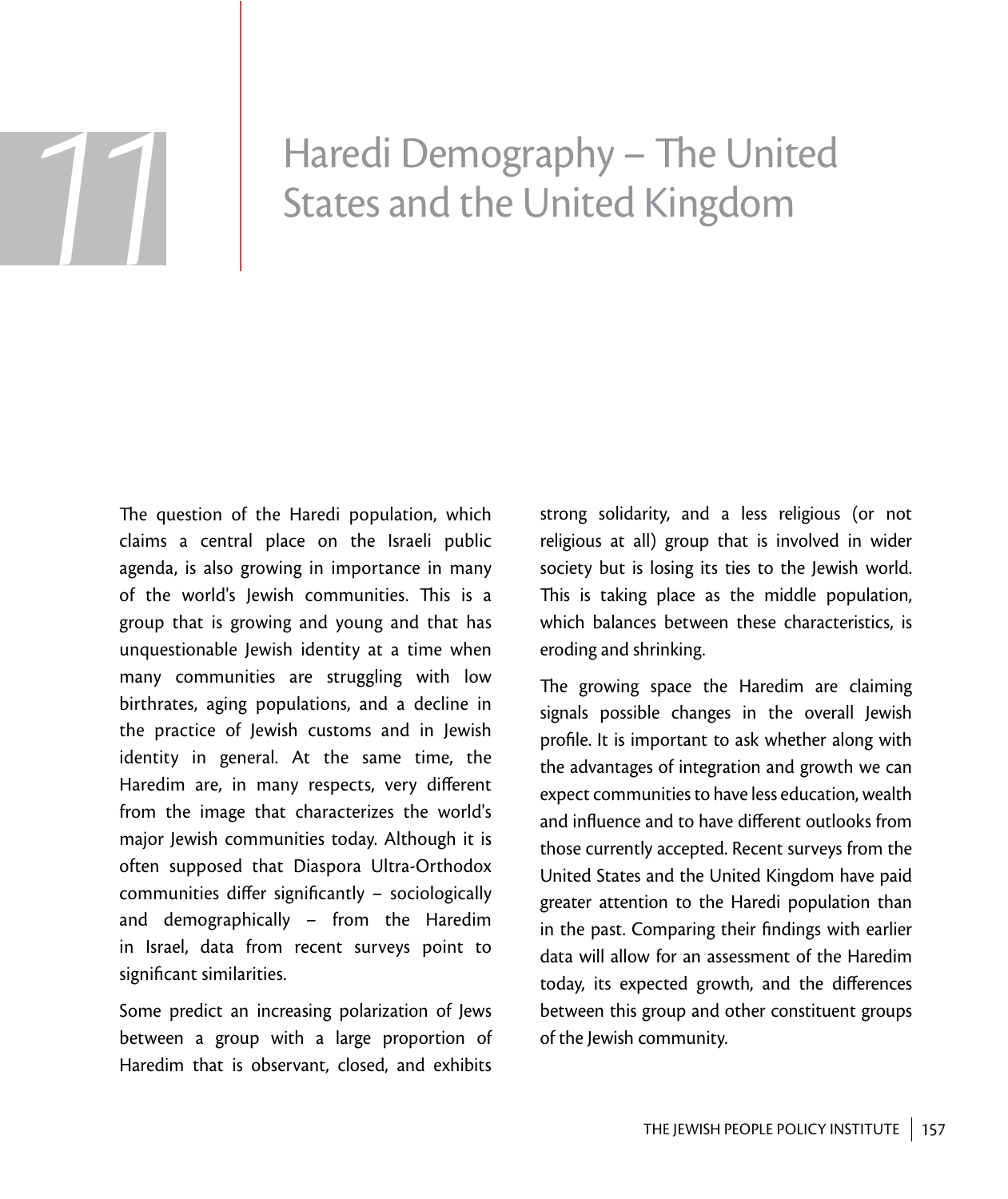# **Forms of Orthodox Identity Represented in the Surveys**

**All Haredim are Orthodox, but not all the Orthodox are Haredim**

In these recent surveys, distinctions between Haredim and other streams of Judaism are neither entirely clear nor consistent. Some who fit the accepted definition of "Haredi" do not necessarily define themselves as such, and vice versa. Similarly, the term "Haredi" does not have a single, monolithic meaning among the world's different

**In New York, which has the largest concentration of Jews in the United States, the proportion of Orthodox is 32%**

Jewish communities. In practice, the definition derives from a wide range of customs and identities that vary between individuals or groups. It is necessary to examine the recent data carefully, and to recognize definitional differences and assess them accordingly.

In general, Haredim are included in the Orthodox stream of Judaism, though not all the Orthodox are Haredi. Since those conducting the surveys relied on respondents' self-definitions, the data are likely to include those who see themselves as connected to the Orthodox establishment but who do not necessarily observe its practices – for example, those who are simply members of an Orthodox synagogue.

Researchers in the United States divide the Orthodox stream into Modern Orthodox and Ultra-Orthodox. While the Modern Orthodox are likely to share certain characteristics with the Haredim, they are relatively engaged and involved in general society. The Ultra-Orthodox are closer to the accepted definition of Haredim in Israel, which includes punctilious religious observance in combination with a deliberate distancing from modern society. The terms "Ultra-Orthodox" and "Haredim" are used synonymously in this paper, and includes those who call themselves "Hassidic" or "Yeshivish."

In Britain, this definition is even more complicated, since the country has an Orthodox rabbinical establishment to which many of the Jewish community belong, even those who are not particularly observant. As elaborated below, various data from Britain present the Orthodox and strictly Orthodox (referred to as Haredim in this paper) separately from those who belong to one of the Haredi synagogues. Although each of these groups presents different numbers, it is possible to estimate actual numbers by weighting them.

# **Population**

**!e Haredi proportion of the overall Jewish population is higher in the United States and the United Kingdom than in Israel.** 

The United States: According to the 2013 PEW Survey,<sup>1</sup> Orthodox adults comprise about 10% of Jewish population. Within this group, almost a third (3% of the overall Jewish population) are Modern Orthodox, and 6% define themselves as Ultra-Orthodox (Haredi).<sup>2</sup> This population is not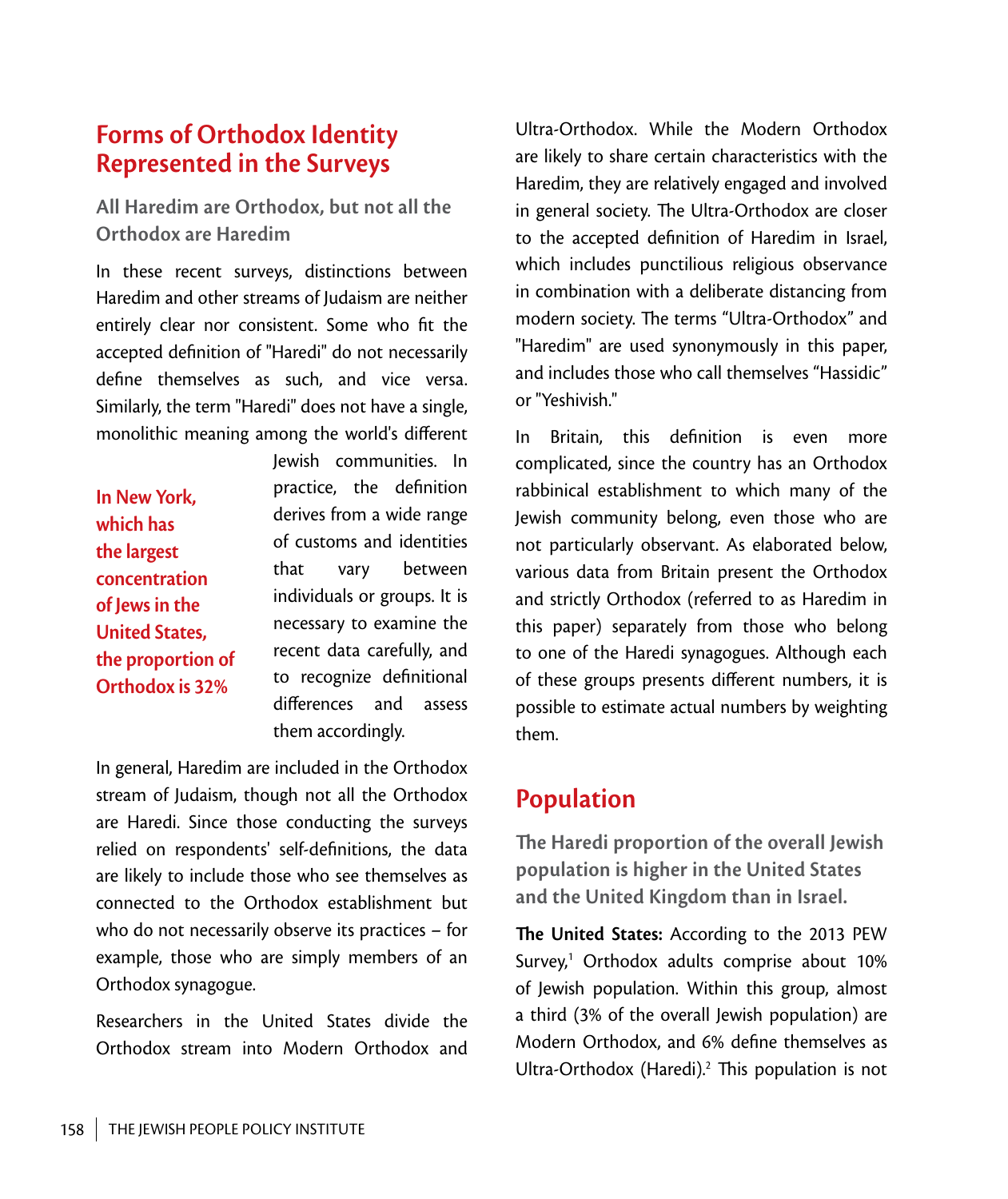distributed evenly across the United States but is concentrated in several locations.3 In New York, which has the largest concentration of Jews in the United States, the proportion of Orthodox is 32% (19% of households).<sup>4</sup> A previous nationwide survey, from 2001, found similar numbers – about 10% of Orthodox among Jewish adults, though it did not include precise data about the ratio of Haredim and Modern Orthodox.<sup>5</sup>

Even though these figures indicate stability in the proportion of Haredim among U.S. Jews, the birthrate and identity-retention data that will be presented later suggest that the continuity of this stability cannot be taken for granted.

|                        | Percentage of the Adult Jewish<br>Population | <b>Number</b> |
|------------------------|----------------------------------------------|---------------|
| <b>Total Orthodox</b>  | 10%                                          | 530,000       |
| Haredim                | 6%                                           | 318,000       |
| <b>Modern Orthodox</b> | 3%                                           | 159,000       |
| <b>Others</b>          | 1%                                           | 53,000        |

| Table 1. Orthodox Jewish Adults in the United States, Percentage |
|------------------------------------------------------------------|
| and Absolute Numbers (2013) <sup>6</sup>                         |

The United Kingdom: In this country of 290,000 Jews,<sup>7</sup> a survey of those aged 16 and above found that 12% of Jews identify as Orthodox and another 4% as Haredim.<sup>8</sup> Similarly, since not everyone who lives a Haredi way of life defines himself by that term, affiliation with an organization of Haredi synagogues (the Union of Orthodox Hebrew Congregations) was also checked, and they make up 13% of the respondents.

Data on the UK's Haredi population from the early 2000s, provide only partial information from which it is possible to make only a general assessment about the actual growth rate. A partial survey of the Jewish population from 2001, which

focused on the London area, shows that 7% of the respondents defined themselves as Orthodox and only 1% as Haredim, while 3% stated that they are members of a Haredi or Independent Orthodox synagogue (as distinct from main stream Orthodox, the United Synagogue).9 A 2001 study that focused on synagogue membership found that households that included members of Haredi synagogues (strictly Orthodox) represented 8% of all synagogue members, compared to 11% in 2010.<sup>10</sup> It is not possible to infer the precise growth rate from these data, but it is possible to assume that during the decade from 2001 to 2010, there was significant growth in the UK's Haredi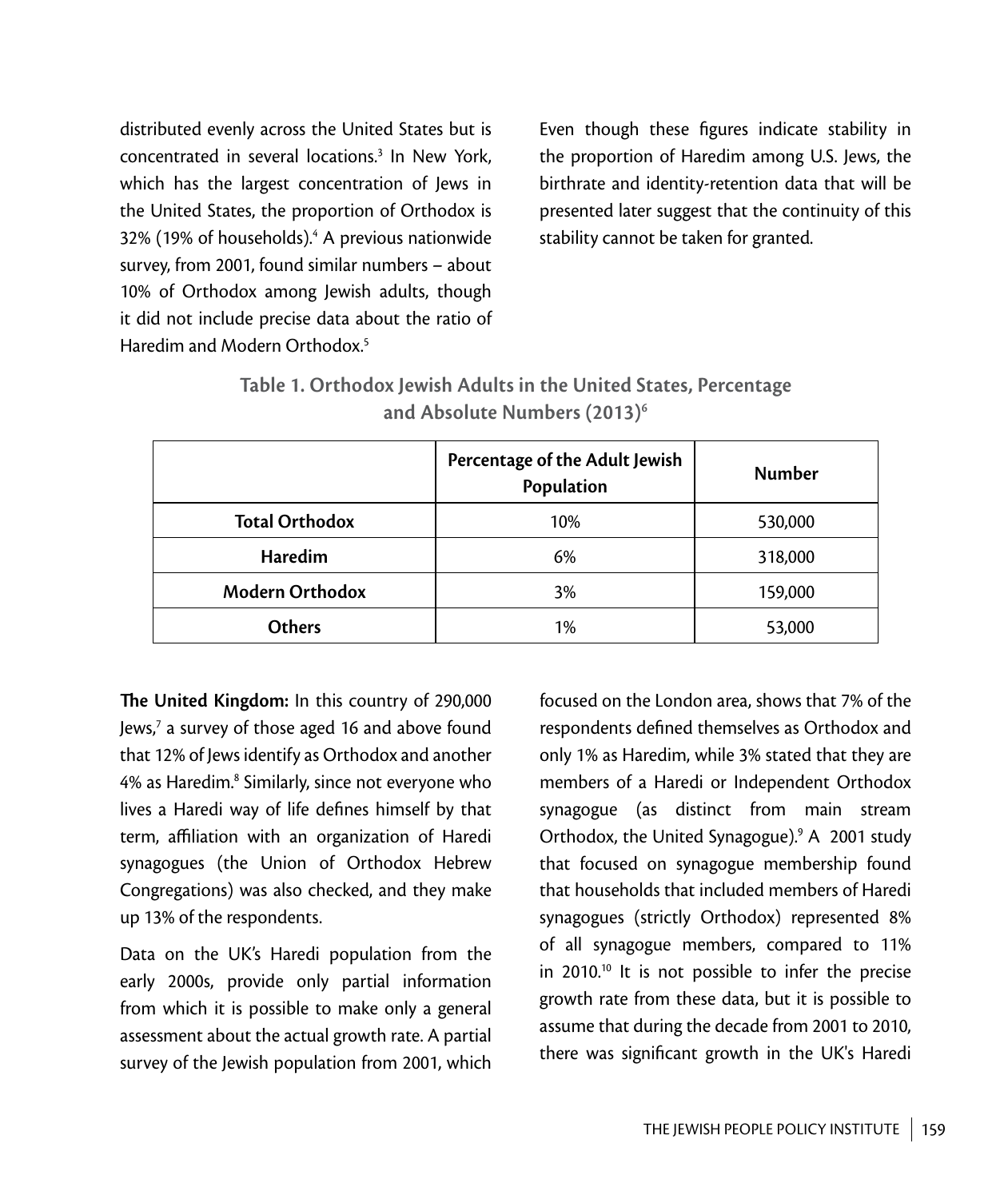population, a statistic that is supported by the birthrate data included below.

|                                        | % of Jewish<br>Population |
|----------------------------------------|---------------------------|
| Orthodox                               | 12%                       |
| Haredi                                 | 4%                        |
| <b>Belong to Orthodox</b><br>synagogue | 13%                       |

**Table 2: Proportion of Orthodox and**  Haredim Over Age 16 in the UK (2013)<sup>11</sup>

**Comparison to Israel:** These data show that the proportion of the Haredi communities in the United States and the United Kingdom is slightly higher than the proportion of Haredim in Israel's Jewish population, which (as of 2011) comprises 9% Haredim above age  $20.^{12}$  This ratio is also correct for figures from the beginning of the last decade, when the Haredim represented 6% of the Jewish population above age 20. At the same time, compared to the United States where the proportion of Haredim had thus far been stable, a significant growth in the population is evident in Israel. For the UK, the figures are, as we have said, less unequivocal, but they, too, show a relatively smaller growth than in Israel, of 37% (from 8% to 11%) who are members of Haredi synagogues (see above) compared to a 50% growth in Israel (from 6% to 9%).

# **Birthrate and Children**

**As in Israel, higher birthrates mean that the Haredi population is young.**

**The United States:** The figures show that in Orthodox families there are 4.1 children on average (for those aged 40-59), compared to 1.9 among the overall Jewish population, and between 1.8 and 1.4 among other streams.<sup>13</sup> The study does not include figures regarding internal divisions within the Orthodox streams, but shows that the Modern Orthodox population is older in general, which is likely to indicate a lower birthrate. The Haredim are over-represented in the younger age-groups and under-represented in the older – even though they comprise 6% of the total Jewish population, they represent 9% and 10% in the 18-29 and 30-49 age groups respectively, and 3% and 2% among those aged 50-64 and over 65 respectively. The Modern Orthodox, on the other hand, comprise 3% of the total Jewish population but only 1% of the younger age group, 18-29, and 4% of the over 65s.

|                        | $18-29$ | 30-49 | 50-64 | $65+$ |
|------------------------|---------|-------|-------|-------|
| <b>Haredim</b>         | 9%      | 10%   | 3%    | 2%    |
| <b>Modern Orthodox</b> | 1%      | 3%    | 3%    | 4%    |

|  |  | Table 3: Proportion of Orthodox Streams in the United States by Age Group (2013) <sup>14</sup> |  |  |
|--|--|------------------------------------------------------------------------------------------------|--|--|
|--|--|------------------------------------------------------------------------------------------------|--|--|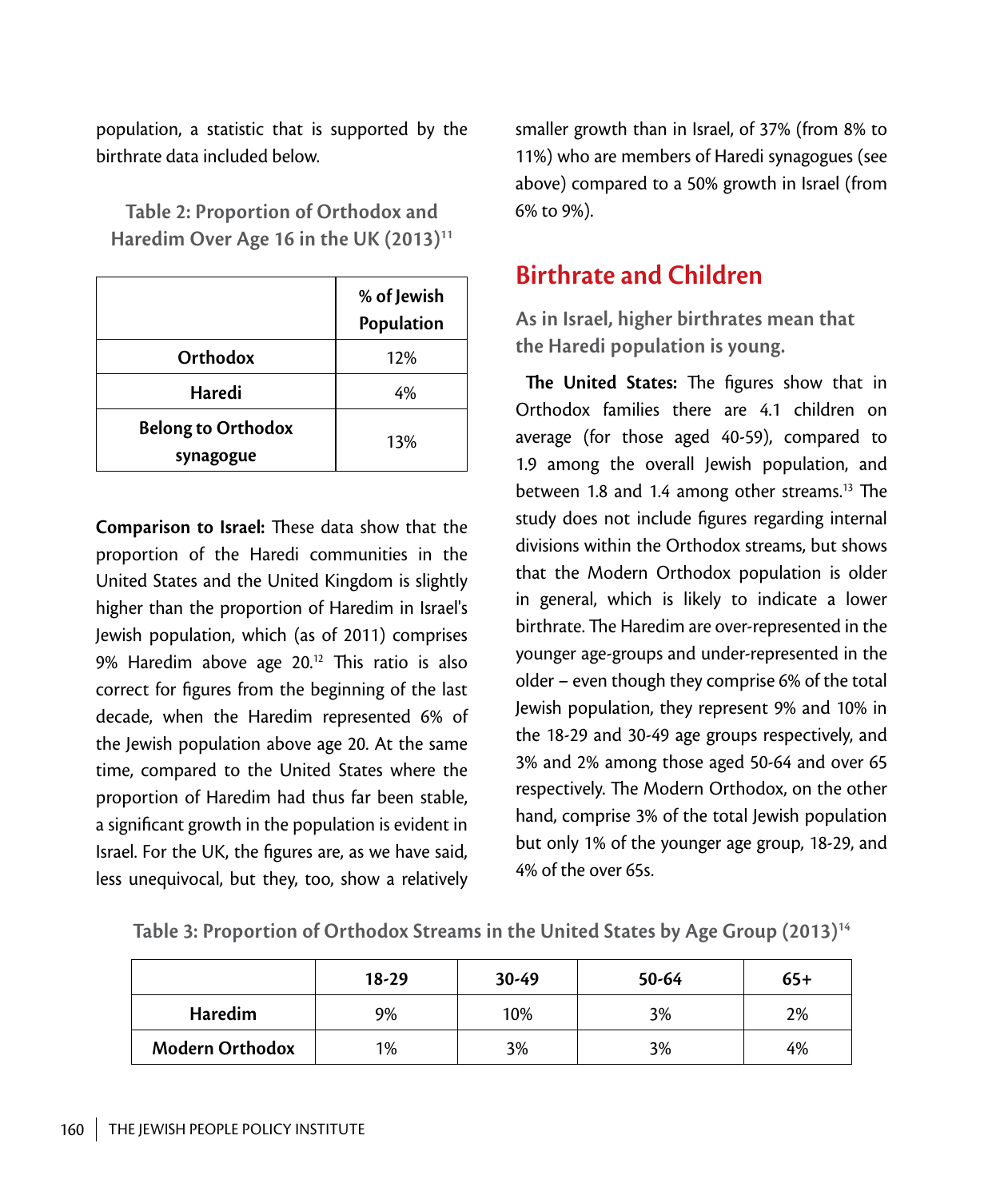Similarly, the data from the New York study show that birthrate patterns of the Modern Orthodox are not similar to those of the Haredim, but are closer to those of Jews from other streams.15 While the Haredi streams have an average of 5-5.8 children per woman aged 35-44, among the Modern Orthodox this figure stands at 2.5, and 1.3 among the non-Orthodox. The national study does not give data on the proportion of Orthodox children among Jewish children today, but a survey from 2001 showed that 23% of Jewish children were Haredi.<sup>16</sup> The recent data from New York, where there is a relatively high concentration of Haredim, show that 49% of Jewish children in the city are from a Haredi background, and an additional 12% are from a Modern Orthodox background.

### **Table 4: Birthrates among Jewish Streams in New York (2011)<sup>17</sup>**

|                        | <b>Average Number of</b><br>Children (per woman<br>aged 35-44) |
|------------------------|----------------------------------------------------------------|
| Hasidim                | 5.8                                                            |
| "Yeshivish"            | 5.0                                                            |
| <b>Modern Orthodox</b> | 2.5                                                            |
| Non-Orthodox           | 13                                                             |

**The United Kingdom:** There are no precise data on the Haredi, but there are findings that indicate a young age distribution relative to the Jewish population, which suggests a higher birthrate among Haredim – 50% of Haredim are under age 20, compared to 21% of non-Haredim. A similar pattern can be found in the older population, those aged 65 or older, which comprise 23% of the non-Orthodox population and only 8% of the Haredim.<sup>18</sup> These figures were gleaned by comparing the Jewish population in those local authorities where there is a large Haredi

majority, where most of the country's Haredim are concentrated, as opposed to the other Jews sampled in the census. This comparison also shows that while the average age in non-Haredi Jewish areas is 44 (which is relatively high compared to an average of 39 in the general population), in Haredi areas, the figure

**In the U.S. today, there is relatively little movement from other streams to Orthodoxy**

is 27. Accordingly, the researchers estimate that 40% of the births among Jews in 2010 were in Haredi families, and that Haredi children made up 29% of all Jewish children under age 5 in 2011, an increase over the 21% in 2001. The implications of these findings can also be seen in the patterns in the Jewish population, which, according to the population census, show numerical growth in the Orthodox population centers and a decline in areas of predominantly non-Orthodox Jews.19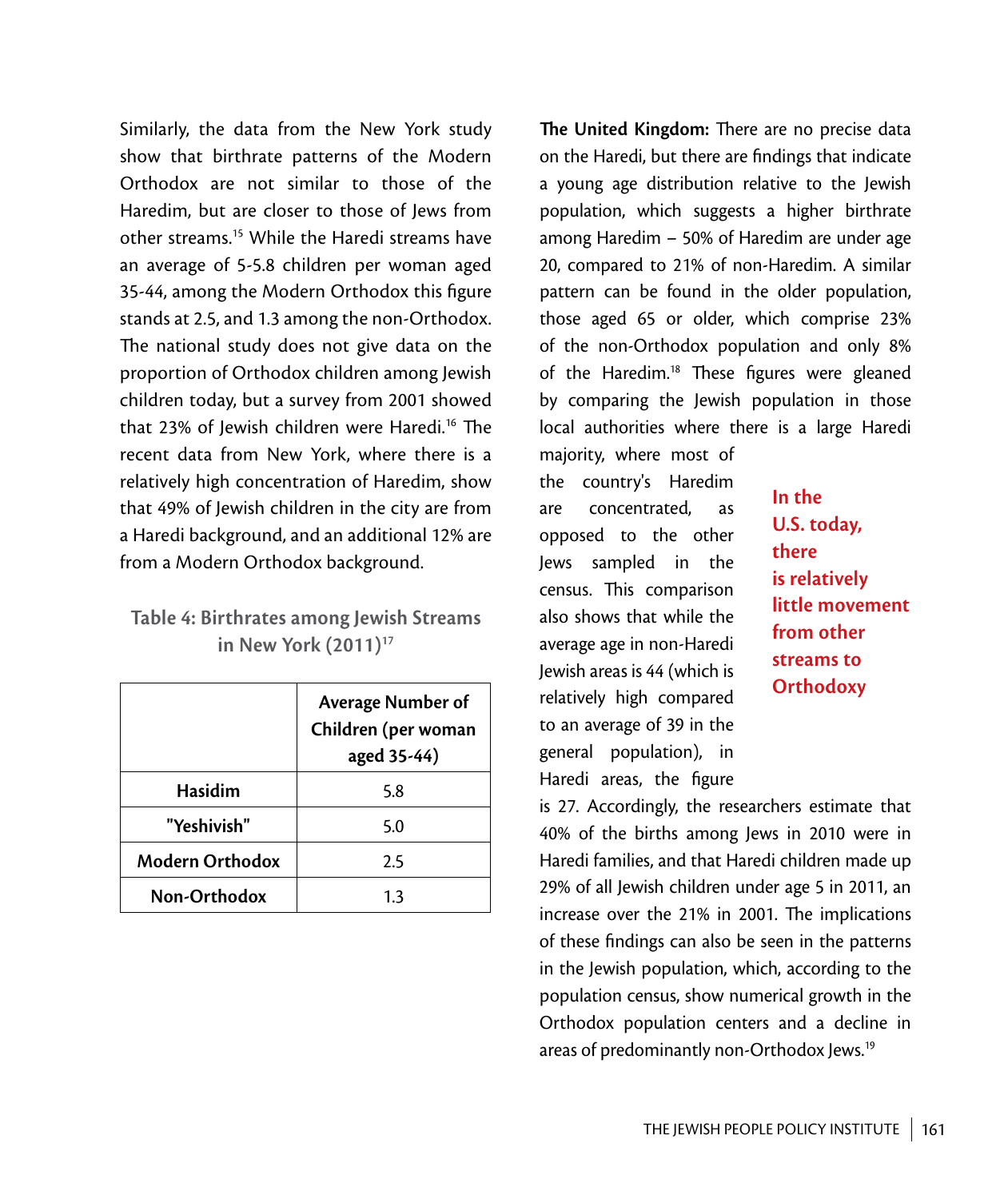|                 | Under 20 | $20 - 65*$ | Over <sub>65</sub> |
|-----------------|----------|------------|--------------------|
| Non-Haredi Jews | 21%      | 56%        | 23%                |
| <b>Haredim</b>  | 5%       | 42%        | 8%                 |

Table 5: Age Distribution among Haredim and Non-Haredim in the UK (2011)<sup>20</sup>

\* The middle group, those aged 20-65, is the remainder after deducting the other groups from the total.

**Comparison to Israel:** In Israel, the Haredi birthrate is considerably higher than that reported in the United States – an average of 6.5 children per woman in 2007-2009.<sup>21</sup> This rate represents a relative decline compared to 2002-2004 when the average was 7.5 (the highest during a surveyed period since 1979). At the same time, the general birthrate among Israel's Jewish population is relatively higher than in Jewish communities elsewhere – 2.9 births per woman for the general population in 2007-2009.

# **Identity Retention**

**About half of those born as Haredim in the United States move to another stream; the rate is relatively lower in the United Kingdom and Israel.**

**The United States:** Given the birthrate figures above, we should remember that not all those born into a given stream remain in it as adults, and this is especially evident among the Orthodox population, including the Haredim. Among those raised Orthodox, only 48% remained so as adults.<sup>22</sup> This rate is higher compared to the 2001 findings  $(42\%)$ <sup>23</sup> Nevertheless, this proportion declines according to age group – among the older groups,

those aged 50-64 and those aged 65-plus, the proportions of those who have left are 59% and 77% respectively, compared to 43% among those aged 30-49 and plunging to 17% among those aged 18-29. According to the Pew researchers' analysis, this does not just reflect life cycle and gradual departure, but a difference between the previous generation, which came of age in the 1950s, '60s and '70s, and the current generation.

Today, there is relatively little movement from other streams to Orthodoxy, although the data on this are partial – only 4% and 1% respectively for those raised Conservative or Reform, but there is no data available about other groups. These numbers are consistent with the general trend of less traditional Judaism. The 2001 survey showed a similar trend in a slightly different way. It found that only two out of ten Orthodox Jews did not grow up with an Orthodox education but joined Orthodoxy as adults. This compared to three to four out of ten in the other streams (including those who define themselves as "Just Jewish"). Since the Orthodox population is significantly smaller than the other groups mentioned, it can be inferred from these rates that the absolute number of those joining Orthodoxy was also small during this period.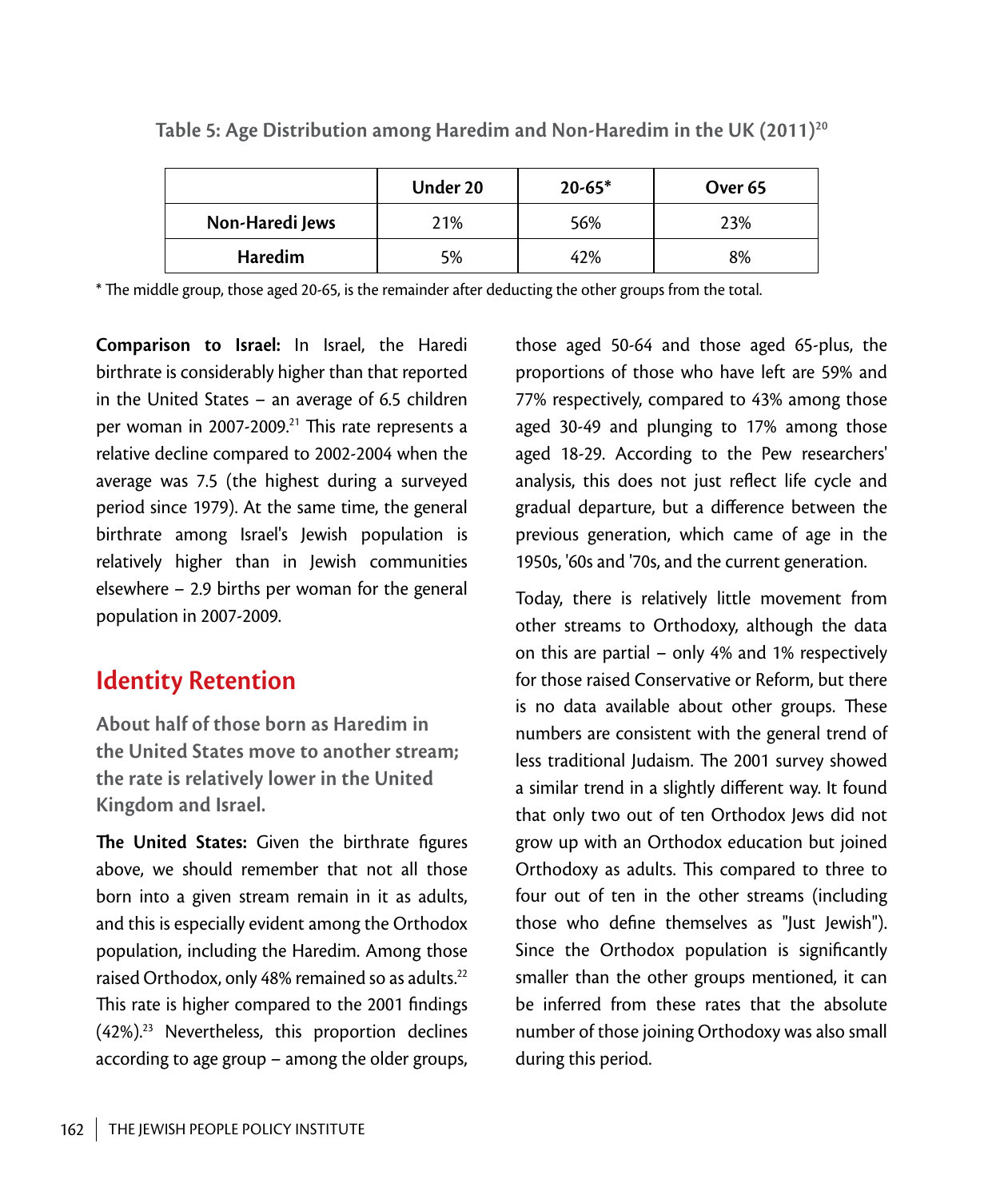|                                | $18-29$ | $30-49$ | 50-64 | $65+$ |
|--------------------------------|---------|---------|-------|-------|
| <b>Remained Orthodox</b>       | 83%     | 57%     | 41%   | 22%   |
| Moved to a<br>different stream | 17%     | 43%     | 59%   | 77%   |

Table 6: Rates of Identity Retention among Those Educated in the Orthodox Stream, **by Age Group (2013)24**

With respect to the growth of the U.S. Haredi population, if the patterns of earlier generations had been maintained, it would have been possible to assume that the growth would have been relatively moderate – in a situation where of the 4.1 children born on average to a Haredi family, just over half move to another stream, there will remain a difference in growth that favors the Haredim, though this would not be very high (48% of 4.1 leaves 1.96 children who remain Orthodox, compared to a birthrate of 1.4-1.8 in the other streams). By contrast, if the pattern of identity retention among the young generation continues at a similar rate as the researchers predict, the pace of the change will increase substantially. It is likely that the relative balance that caused the static demographics of Orthodox population, which did not change between 2001 and 2013, will be broken as a result of the significant growth in the proportion of Haredim. Similarly, in this scenario, the proportion of Modern Orthodox in the overall Orthodox population will continue to decline as a result of their lower birthrates.

**The United Kingdom:** As distinct from the situation in the United States, in the UK, it was found that the Orthodox and Haredi population exhibits high identity retention, and that it has grown as a result of people joining from other streams. An increase was noted in the Haredi population since 3% were educated as Haredim although 4% define themselves as Haredi today. This is contrary to the general trend in the Jewish population, which is moving in a direction of decreasing observance. Those joining the Haredi stream come mainly from the Orthodox (6% of those who had an Orthodox education), but also from the non-observant (2%). The Haredim also have the highest identity retention rate – 76% – among the streams. Similarly, the Orthodox population remained at 12%, a figure that applies to both the number of respondents who received an Orthodox education and those who consider themselves Orthodox today.25 We cannot infer from this that there is full retention among members of this stream, only that the total of those leaving and joining is similar. The entirety of the data shows that in the case of the UK, we can assume that the Haredi population will not decline significantly in the future due to defections by its members to other religious streams.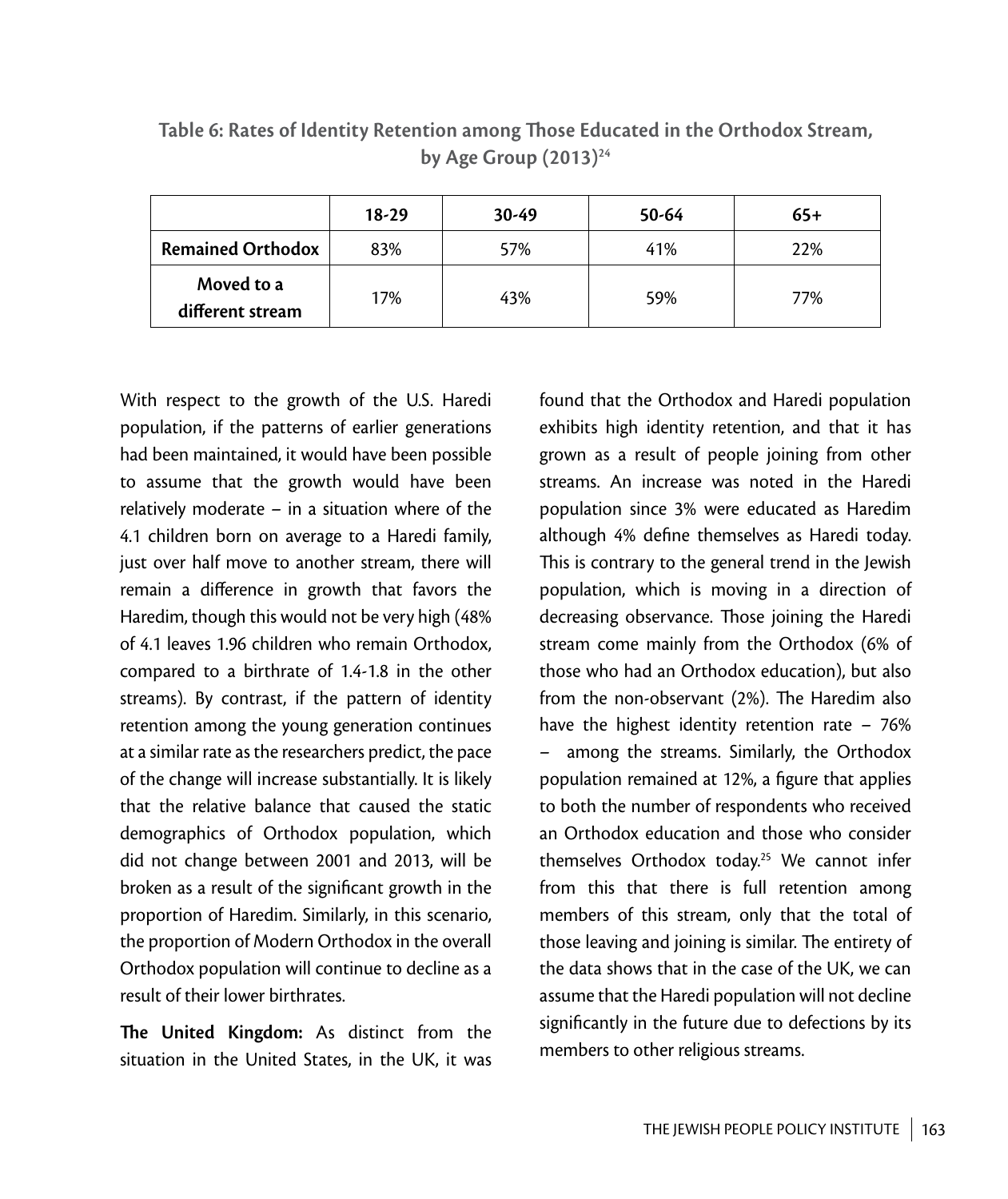**Comparison to Israel:** In Israel, as in the UK, there is a significant number of people joining the Haredi population – in 2009, it was found that 33% of Haredi respondents aged 20 and over grew up in a non-Haredi home.<sup>26</sup> Nevertheless, this rate is similar to figures among those who define themselves as religious (31%) and smaller than that among the traditional-religious/*Masorti*  $(43%)$ . The same survey found that the defection rate was lower than in the United States, and only 7.1% of those aged 20 and older who grew up in a Haredi home state they had become less religious over the course of their lives, compared to 20- 21% among other religious people and those who are traditional. It should be noted that this figure includes both those who ceased being Haredi and those who became less observant but remained within the Haredi framework. Hence, the real departure rate is likely to be lower still.

# **Education and Income**

**In the three countries studied, the education and income of the Haredim are relatively lower than those of the general Jewish population.**

**The United States:** The proportion of Orthodox who hold an academic degree is significantly lower than in the general Jewish population – 39% compared to 58%.<sup>27</sup> This disparity mainly results from the situation of the Haredi population in which only 25% have an academic degree, compared to 65% of the Modern Orthodox, which is higher than that of the general Jewish population. These data represent a decline compared to 2001, when 44% of the total Orthodox population held a degree.<sup>28</sup> The percentage among all Jews has held steady  $-58%$ , then and now. Thus, the Orthodox have had the lowest percentage of degree holders among the Jewish streams (including the unaffiliated), in both 2001 and 2013. Education figures for New York Jews show relative gender parity among the moderate Haredi "Yeshivish" stream – 45% of men and 41% of women hold degrees. Among Hassidic Haredim, there is a more significant difference between the sexes, in addition to a low overall rate – 16% of men hold degrees versus 11% of women.<sup>29</sup>

|                        | <b>College Graduates</b> | <b>Households with Annual</b><br>Income over \$150,000 |
|------------------------|--------------------------|--------------------------------------------------------|
| All Jews               | 58%                      | 25%                                                    |
| Orthodox               | 39%                      | 28%                                                    |
| Haredim                | 25%                      | 24%                                                    |
| <b>Modern Orthodox</b> | 65%                      | 37%                                                    |

**Table 7: Proportion with Academic Degrees among the Jewish Streams (2013)30**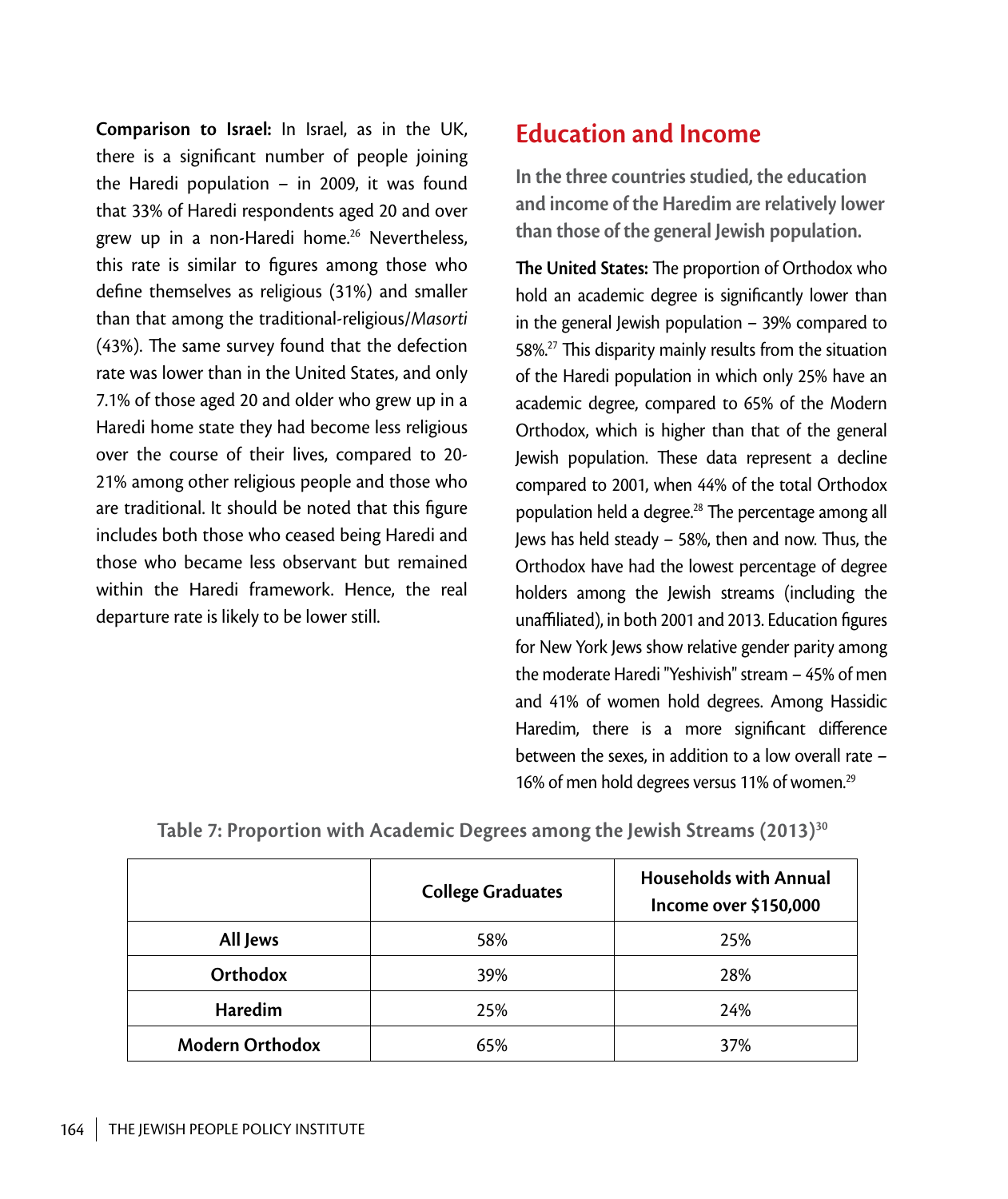In terms of income, the data show that highincome households (over \$150,000 per year) can be found at a similar rates among Haredim as among the Jewish population as a whole – 24% and 25% respectively.<sup>31</sup> On the other hand, for the Modern Orthodox this rate is 37%, the highest among Jewish streams. With regard to those with low incomes, there are no national data divided by group. Nevertheless, the study of New York Jews found that 35% of the city's Orthodox are defined as poor, and they represent 42% of all Jewish poor in the city, compared to 27% of those defined as poor in the overall Jewish population.<sup>32</sup>

The Orthodox also rely most on support from the Jewish community – 44% of Haredim who sought human-services assistance did so within the community compared to 19% of the general Jewish population. At the same time, the rate of households with an annual income of less than \$50,000 was similar when comparing the general Jewish population (41%), the Modern Orthodox  $(38%)$  and the Yeshivish Haredim  $(34%)$ . The rate is a significantly higher 66% for Hassidic Haredim, with 89% earning less than \$100,000 a year, compared to 63%-69% among the other groups.

| Table 8: Annual Income among Orthodox and Non-Orthodox Households |
|-------------------------------------------------------------------|
| in New York $(2011)^{33}$                                         |

|                        | <b>Under \$50,000</b> | Under \$100,000 | Over \$100,000 |
|------------------------|-----------------------|-----------------|----------------|
| Haredi - Hassidic      | 66%                   | 23%             | 11%            |
| Haredi - Yeshivish     | 34%                   | 35%             | 31%            |
| <b>Modern Orthodox</b> | 38%                   | 25%             | 37%            |
| Non-Orthodox           | 41%                   | 28%             | 32%            |

**The United Kingdom:** Data from the UK on this subject are only partial. There is no information about education levels for the Haredi or Orthodox populations. Indices of poverty rates among the Haredim are based on segmentation of the Jewish population into areas that are characterized by especially high rates of Haredim, which was conducted using relatively old data from 2001. Although these data are circumstantial, at least in part, combining them shows a substantial difference between the Haredim and the overall Jewish population. For example, in Hackney, one of these areas, the number of Jews living in public housing ("social rented") is 35% compared to 8% of the Jewish population as a whole,<sup>34</sup> and the rate of home ownership was 38% compared to 77% of Jews as a whole. This area is also characterized by crowding and 25% of the Jewish families state that they do not have enough room to live, compared to 8% of the Jewish population overall. Within Hackney, a 2001 survey of the Haredi population in the Stamford Hill neighborhood found that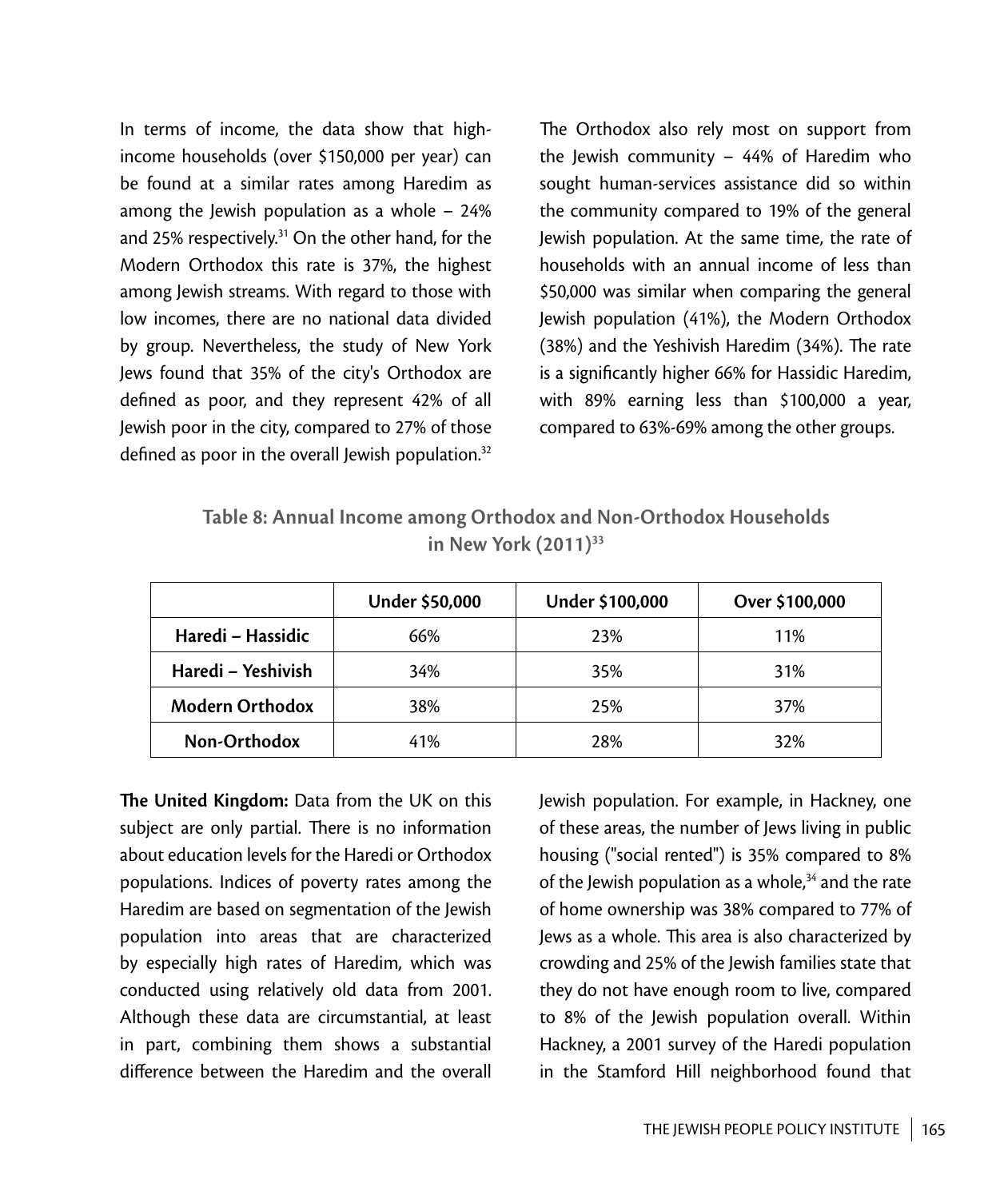85% of the families receive some sort of allowance payment from the government, the most common of which is child allowance, which 62% of families received, while 18% of families received income support allowances. Notwithstanding the partial nature of these data, the picture that emerges is one of wide gaps between Jews in Haredi areas and the UK's Jewish population overall.

The Haredi population in Israel, like that of the United States, also has a low rate of degree holders – 10% of Haredim in Israel aged 20 and older have academic degrees, compared to 29% of the general population. $35$  This pattern of education levels is similar to that found in the United States, and the difference between Haredim and the general Jewish population is just over 40% in the United States compared to 34% in Israel. Another similarity is that, as in the United States, Israeli Haredim have the lowest rates of degree-level education of any of the Jewish religious groups (religious, traditional, secular, etc.).

The income rate of Israeli Haredim is also low relative to the general Jewish population and calls to mind the figures coming from the communities in the United Kingdom and the United States. The figures cannot be compared directly, but show a similar pattern – 72% of Haredim aged 20 and above live in households with average per capita monthly incomes of NIS 2,000, and only 7% live in households with incomes over NIS  $4.000<sup>36</sup>$  The position of the great majority of Haredim in the lowest income category in Israel is comparable to the Hassidic Haredim in New York, but contrary to the Yeshivish Haredim among whom a smaller proportion are at the bottom of the ladder.<sup>37</sup>

# **Political Views and Attitudes toward Israel (available only for the United States)**

**A majority of Haredim define themselves as politically conservative, and tend to hold rightwing political views with regard to Israel**

In the United States, where Jews are identified with support for Israel as well as with a liberal Democratic ideology, findings about the Orthodox population in general and the Haredim in particular show significant differences compared to the larger community.<sup>38</sup>

When it comes to Israel, the Haredim exceed the general Jewish population in measures of closeness and importance, and also hold views further to the right than in the internal Israeli arena. The Modern Orthodox are even more attached to Israel than the Haredim. On the question of ties to Israel, 86% of Haredim and 99% of the Modern Orthodox declared themselves to be connected at least to some degree, compared to 69% of Jews in general. The Haredim and the Modern Orthodox also visit Israel at high rates (74% and 86% respectively) compared to Jews overall (43%).

Regarding Israel's diplomatic situation, only 26% of the Haredim and 33% of the Modern Orthodox believe that there is a chance that the process will lead to two states, Israel and Palestine, compared to 61% among Jews as a whole. Similarly, this population believes the settlements contribute to Israel's security. Among the Haredim, 31% think that they contribute compared to 18% who think they are harmful; and among the Modern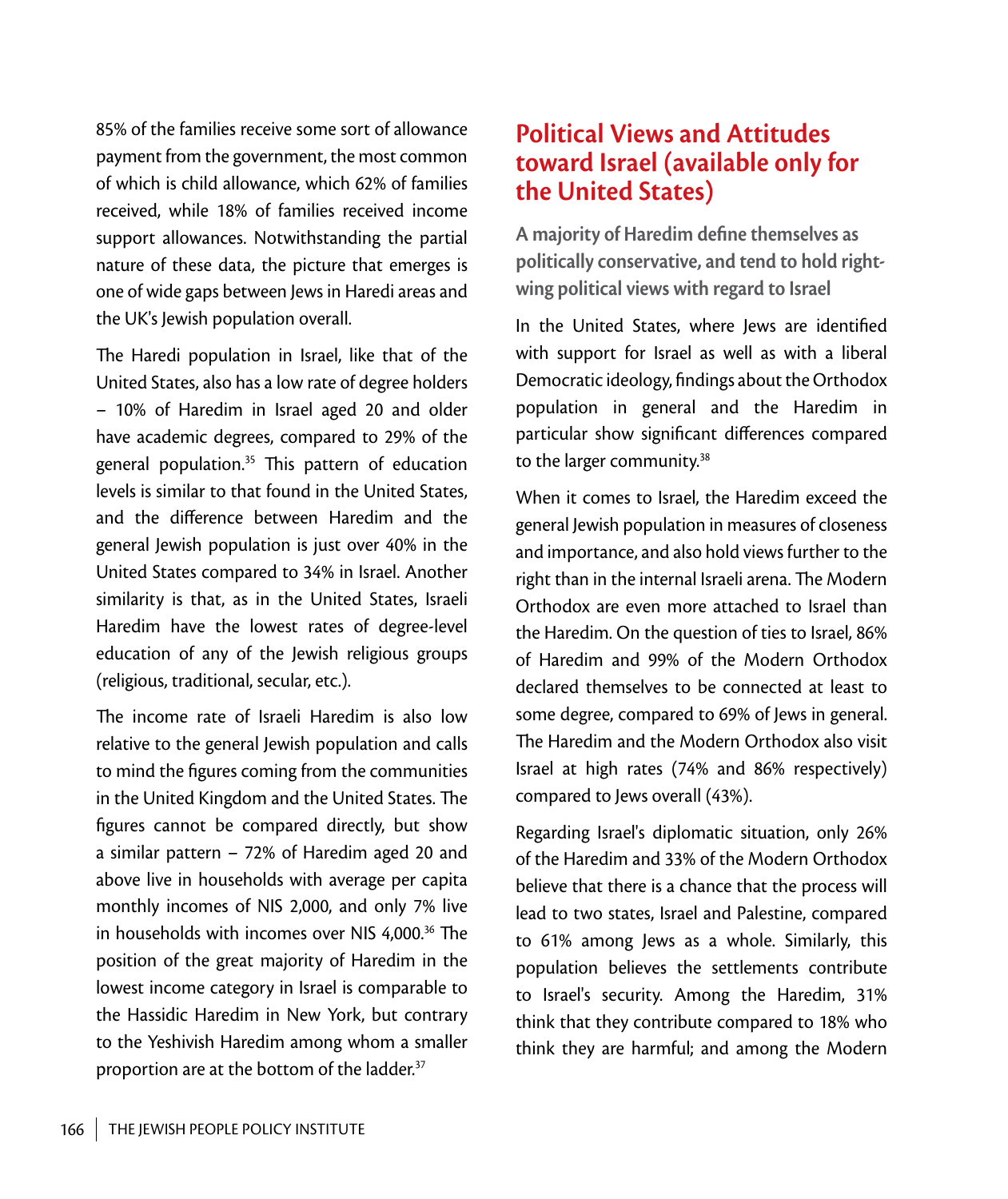Orthodox, 38% and 12% respectively. Among Jews overall, only 17% believe that the settlements contribute to Israel's security while 44% believe that they are harmful. Finally, in relation to Israeli-U.S. ties, 48% of the Haredim and 64% of the Modern Orthodox believe that American support for Israel is inadequate, compared to 31% of Jews generally. These views, which are far both from the overall numbers and from the other Jewish streams individually, indicate that the Orthodox are substantially different in their outlook. With the growth of their proportion of the Jewish population and their influence within it, it is likely that their positions will gain more significant weight.

|  |  | Table 9: Views on Israel Among the Orthodox and General Jewish Populations (2013) <sup>39</sup> |  |  |
|--|--|-------------------------------------------------------------------------------------------------|--|--|
|--|--|-------------------------------------------------------------------------------------------------|--|--|

|                    | "Very" or<br>"Somewhat"<br>connected to<br><b>Israel</b> | <b>Have</b><br>visited<br><b>Israel</b> | <b>Believe the</b><br>two-state<br>solution has<br>a chance | <b>The</b><br>settlements<br>contribute<br>to Israel's<br>security | <b>The</b><br>settlements<br>are harmful<br>to Israel's<br>security | The U.S.<br>does not<br>support<br><b>Israel</b><br>enough |
|--------------------|----------------------------------------------------------|-----------------------------------------|-------------------------------------------------------------|--------------------------------------------------------------------|---------------------------------------------------------------------|------------------------------------------------------------|
| All Jews           | 69%                                                      | 43%                                     | 61%                                                         | 17%                                                                | 44%                                                                 | 31%                                                        |
| Haredim            | 86%                                                      | 74%                                     | 26%                                                         | 31%                                                                | 18%                                                                 | 48%                                                        |
| Modern<br>Orthodox | 99%                                                      | 86%                                     | 33%                                                         | 38%                                                                | 12%                                                                 | 64%                                                        |

Differences with Jews in general are also reflected in the general political positions held by the Orthodox.40 While the Jewish population as a whole is among the most liberal in the United States, both the Haredim and the Modern Orthodox consistently express opposite views. In the distribution between Democrats and Republicans, Jews as a whole lean toward the Democrats (70%) by a significant 48% margin. The Haredim and the Modern Orthodox, in comparison, support the Republicans (58% and

56% respectively), though at lower margins (23 and 19 percentage points respectively). Thus, these populations are far less liberal – only 7% of the Haredim and 22% of the Modern Orthodox consider themselves liberal compared to 49% of Jews in general – 64% of Haredim and 41% the Modern Orthodox define themselves as politically conservative, compared to 19% of all Jews. Among the various issues in the American political discourse, it is not surprising to learn that the Orthodox oppose gay marriage. Support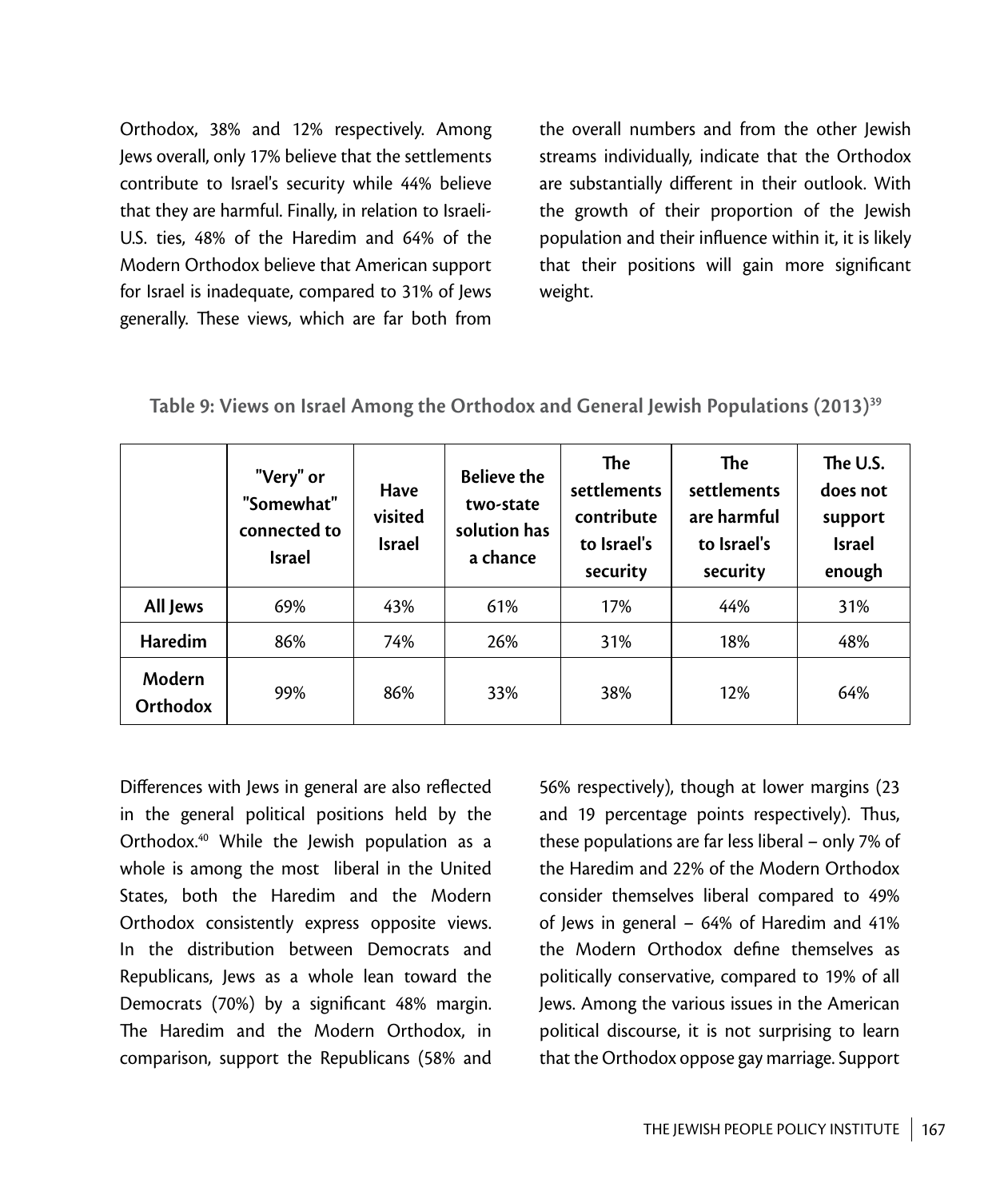for small government, 57% of Haredim and 58% of the Modern Orthodox compared to 38% of Jews in general, also attests to their conservatism. On ideological questions, the Haredim represent the extreme position even when compared to the Modern Orthodox, and they express right-wing views at a similar or greater rate. The only case in which a significant proportion of Haredim answered "don't know" on a political issue was in relation to President Obama's performance, with 18% of Haredim answering that they did not

know whether they would support him or not, compared to 3% of the Modern Orthodox and 6% of the Jewish population overall. It can therefore be expected that a greater proportion of Haredim will also bring about a change in Jewish attitudes to domestic political issues, and it is evident that, in contrast to its image, this population is not apathetic but rather holds and expresses clear views on most of the issues on the socio-political agenda.

|  |  | Table 10: Ideological positions among the Orthodox and General Jewish Populations (2013) <sup>41</sup> |  |  |  |
|--|--|--------------------------------------------------------------------------------------------------------|--|--|--|
|--|--|--------------------------------------------------------------------------------------------------------|--|--|--|

|                    | <b>Democrat</b> | Republican | <b>Liberal</b> | Conservative | <b>Prefer small</b><br>government |
|--------------------|-----------------|------------|----------------|--------------|-----------------------------------|
| All Jews           | 70%             | 22%        | 49%            | 19%          | 38%                               |
| Haredim            | 35%             | 58%        | 7%             | 64%          | 57%                               |
| Modern<br>Orthodox | 37%             | 56%        | 22%            | 41%          | 58%                               |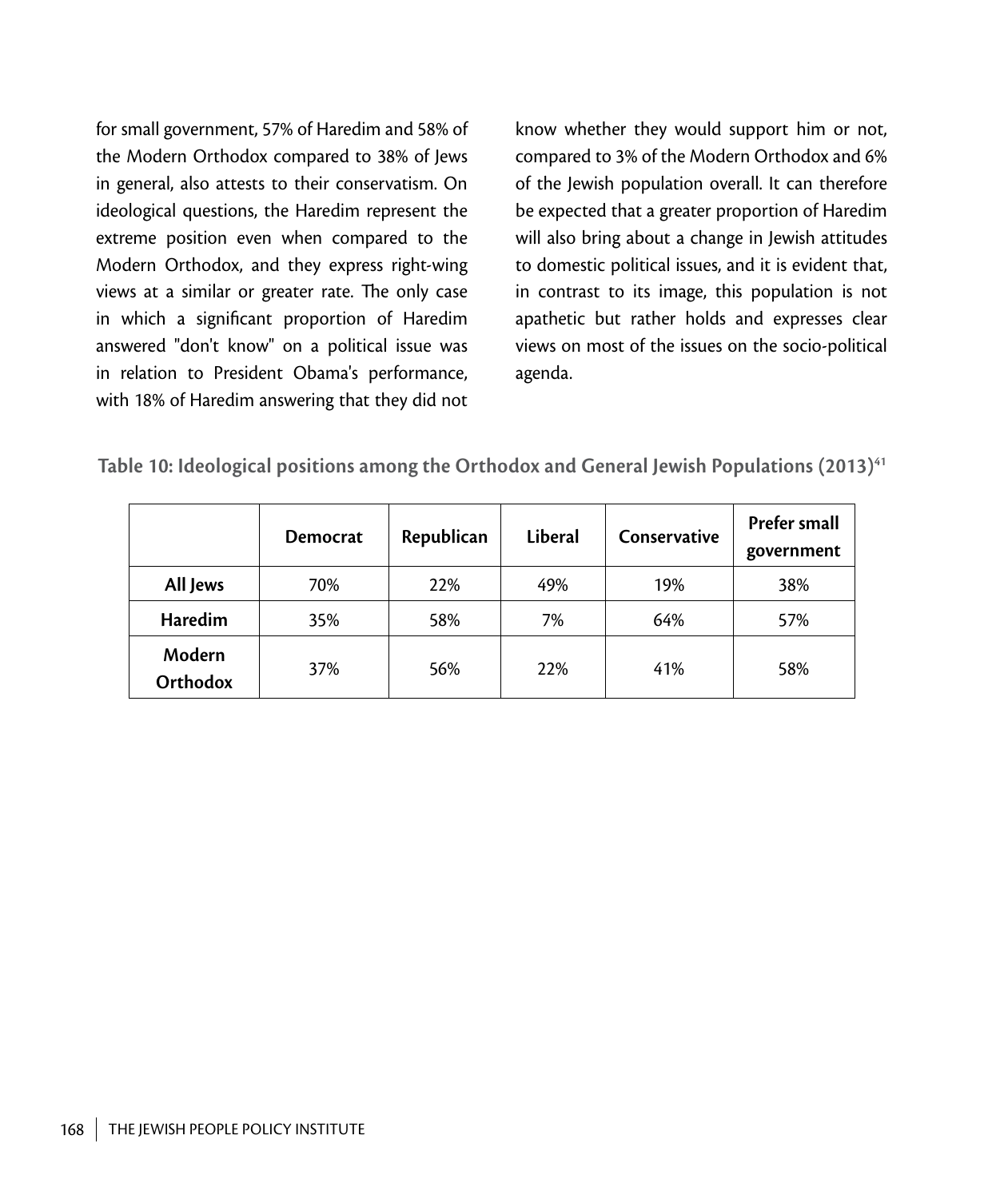## **Endnotes**

- 1. Pew Research Center, A Portrait of Jewish Americans, 2013.
- 2. Those who defined themselves as Hassidic or Yeshivish.
- 3. Berman Institute North American Jewish Data Bank, Comparisons of Jewish Communities, 2013.
- 4. UJA-Federation of New York, Jewish Community Study of New York, 2011.
- 5. United Jewish Communities, National Jewish Population Survey, 2000-2001.
- 6. Pew 2013.
- 7. DellaPergola, Sergio, (2013), "World Jewish Population, 2012," in Arnold Dashefsky and Ira M. Sheskin (Eds.), the American Jewish Year Book, Dordrecht: Springer, pp. 213-283.
- 8. Institute for Jewish Policy Research, Jews in the United Kingdom in 2013.
- 9. Institute for Jewish Policy Research, A Portrait of Jews in London and the South-East: A Community Study, 2002.
- 10. Institute for Jewish Policy Research, Synagogue Membership in the United Kingdom in 2010.
- 11. Institute for Jewish Policy Research, Jews in the United Kingdom in 2013.
- 12. Central Bureau of Statistics, Israel Statistical Yearbook, 2013.
- 13. Pew.
- 14. Pew.
- 15. UJA Federation of New York, Jewish Community Study of New York, 2011.
- 16. United Jewish Communities, National Jewish Population Survey, 2000-2001.
- 17. UJA-Federation of New York, Jewish Community Study of New York, 2011.
- 18. Institute for Jewish Policy Research, 2011. Census Results (England and Wales): A Tale of Two Jewish Populations.
- 19. Institute for Jewish Policy Research 2011. Census Results (England and Wales): Initial Insights about the UK Jewish Population.
- 20. Institute for Jewish Policy Research 2011. Census Results (England and Wales): A Tale of Two Jewish Populations.
- 21. Central Bureau of Statistics, Fertility of Jewish and Moslem Women in Israel According to their Degree of Religiosity, 1979-2009.
- 22. Pew, op-cit.
- 23. United Jewish Communities, National Jewish Population Survey, 2000-2001
- 24. Pew, op-cit.
- 25. Institute for Jewish Policy Research, Jews in the United Kingdom in 2013
- 26. Central Bureau of Statistics. The Social Survey, 2009.
- 27. Pew, op-cit.
- 28. United Jewish Communities, National Jewish Population Survey, 2000-2001.
- 29. UJA-Federation of New York, Jewish Community Study of New York, 2011.
- 30. Pew, op-cit.
- 31. Pew, op-cit.
- 32. UJA-Federation of New York, Jewish Community Study of New York, 2011.
- 33. UJA-Federation of New York, Jewish Community Study of New York, 2011. Totals do not add up to 100% due to rounding.